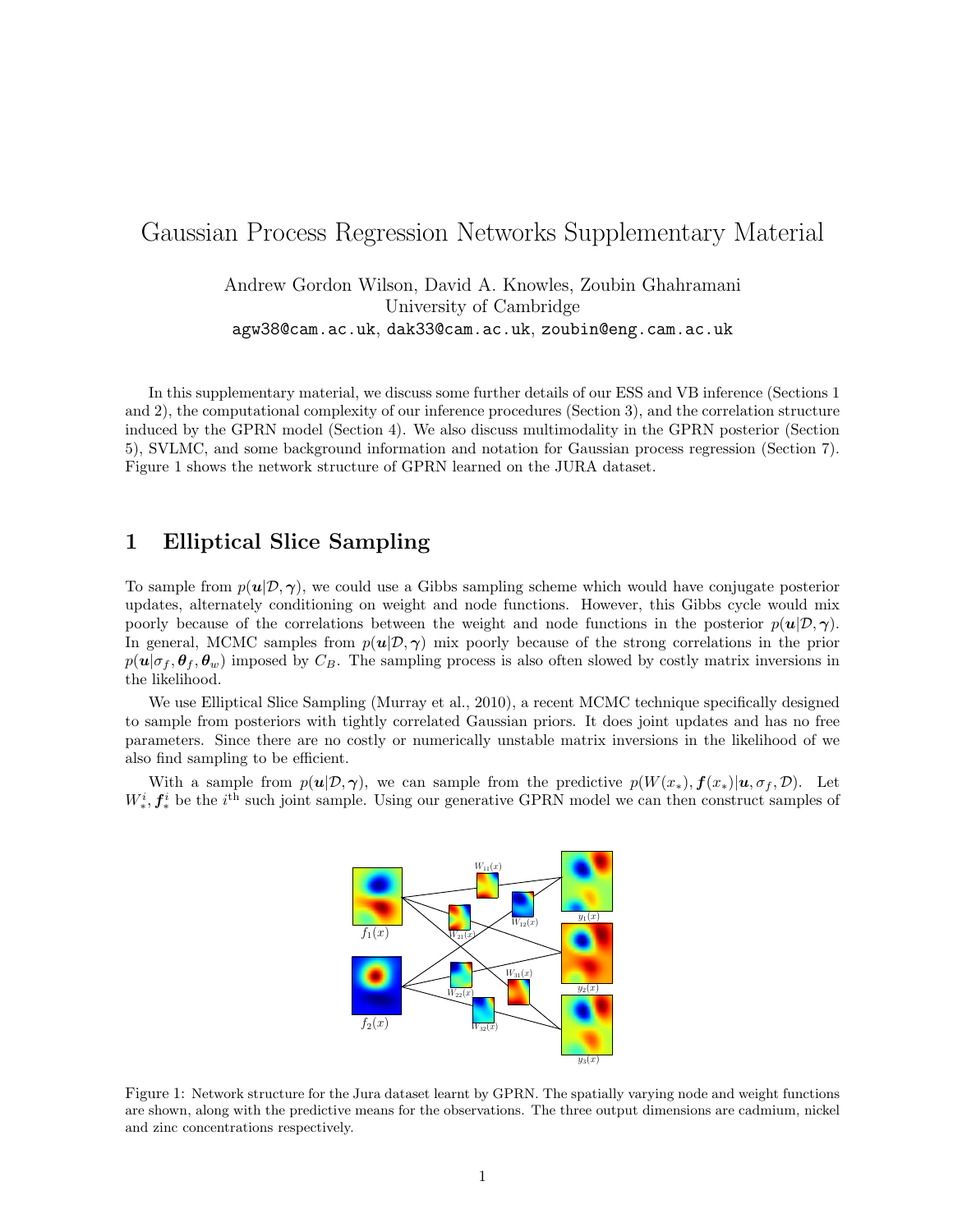$p(\bm{y}(x_*)|W^i_*, \bm{f}^i_*, \sigma_f, \sigma_y)$ , from which we can construct the predictive distribution

$$
p(\mathbf{y}(x_{*})|\mathcal{D}) = \lim_{J \to \infty} \frac{1}{J} \sum_{i=1}^{J} p(\mathbf{y}(x_{*})|W_{*}^{i}, \mathbf{f}_{*}^{i}, \sigma_{f}, \sigma_{y}). \tag{1}
$$

We see that even with a Gaussian observation model, the predictive distribution in  $(1)$  is an infinite mixture of Gaussians, and will generally be heavy tailed. Since mixtures of Gaussians are dense in the set of probability distributions, the predictive distribution for GPRN is highly flexible.

Mixing was assessed by looking at trace plots of samples, and the likelihoods of these samples. Specific information about how long it takes to sample a solution for a given problem is in the experiments section.

# 2 Variational Bayes

We perform variational EM (Jordan et al., 1999) to fit an approximate posterior q to the true posterior  $p$ , by minimising the Kullback-Leibler divergence  $KL(q||p) = -H[q(v)] - \int q(v) \log p(v) dv$ , where  $H[q(v)] =$  $-\int q(\mathbf{v}) \log q(\mathbf{v}) d\mathbf{v}$  is the entropy and  $\mathbf{v} = {\{\mathbf{f}, \mathbf{W}, \sigma_f^2, \sigma_y^2, a_j\}}.$ 

E-step. We use Variational Message Passing (Winn and Bishop, 2006) under the Infer.NET framework (Minka et al., 2010) to estimate the posterior over  $\mathbf{v} = \{\mathbf{f}, \mathbf{W}, \sigma_f^2, \sigma_y^2, a_j\}$ , where the  $\{a_j\}$  are signal variance hyperparameters for each node function  $j$ , so that  $k_{\hat{f}_j} \rightarrow a_j \hat{k_{\hat{f}_j}}$ .

We specify inverse Gamma priors on  $\{\sigma_f^2, \sigma_y^2, a_j\}$ :

$$
\sigma_{fj}^2 \sim \text{IG}(\alpha_{\sigma_j^2}, \beta_{\sigma_j^2}), \ \sigma_y^2 \sim \text{IG}(\alpha_{\sigma_y^2}, \beta_{\sigma_y^2}), \ a_j \sim \text{IG}(\alpha_a, \beta_a).
$$

We use a variational posterior of the following form:

$$
q(\mathbf{v}) = q_{\sigma_y^2}(\sigma_y^2) \prod_{j=1}^Q q_{\mathbf{f}_j}(\mathbf{f}_j) q_{\sigma_{f_j}^2}(\sigma_{f_j}^2) q_{a_j}(a_j) \prod_{i=1}^P q_{\mathbf{W}_{ij}}(\mathbf{W}_{ij}) q_{\hat{f}_{nj}}(\hat{f}_{nj})
$$

where  $q_{\sigma_y^2}$ ,  $q_{\sigma_{f_j}^2}$  and  $q_{a_j}$  are inverse Gamma distributions;  $q_{f'_{n_j}}, q_{\hat{f}_{n_j}}$  are univariate normal distributions; and  $q_{f_i}$  and  $q_{W_{ij}}$  are multivariate normal distributions. The lengthscales  $\{\theta_f, \theta_w\}$  do not appear here because they are optimised in the M-step below (we could equivalently consider a point mass "distribution" on the lengthscales).

For mathematical and computational convenience we introduce the following variables which are deterministic functions of the existing variables in the model:

$$
w_{nij} := W_{ij}(x_n), \t f'_{nj} := f_j(x_n)
$$
\n(2)

$$
t_{nij} := w_{nij} \hat{f}_{nj}, \qquad s_{in} := \sum_j t_{nij} \tag{3}
$$

We refer to these as "derived" variables. Note that the observations  $y_i(x_n) \sim \mathcal{N}(s_{in}, \sigma_y^2)$  and that  $\hat{f}_{nj} \sim$  $\mathcal{N}(f'_{nj}, \sigma_{f_j}^2)$ . These derived variables are all given univariate normal "pseudo-marginals" which Variational message passing uses as conduits to pass appropriate moments, resulting in the same updates as standard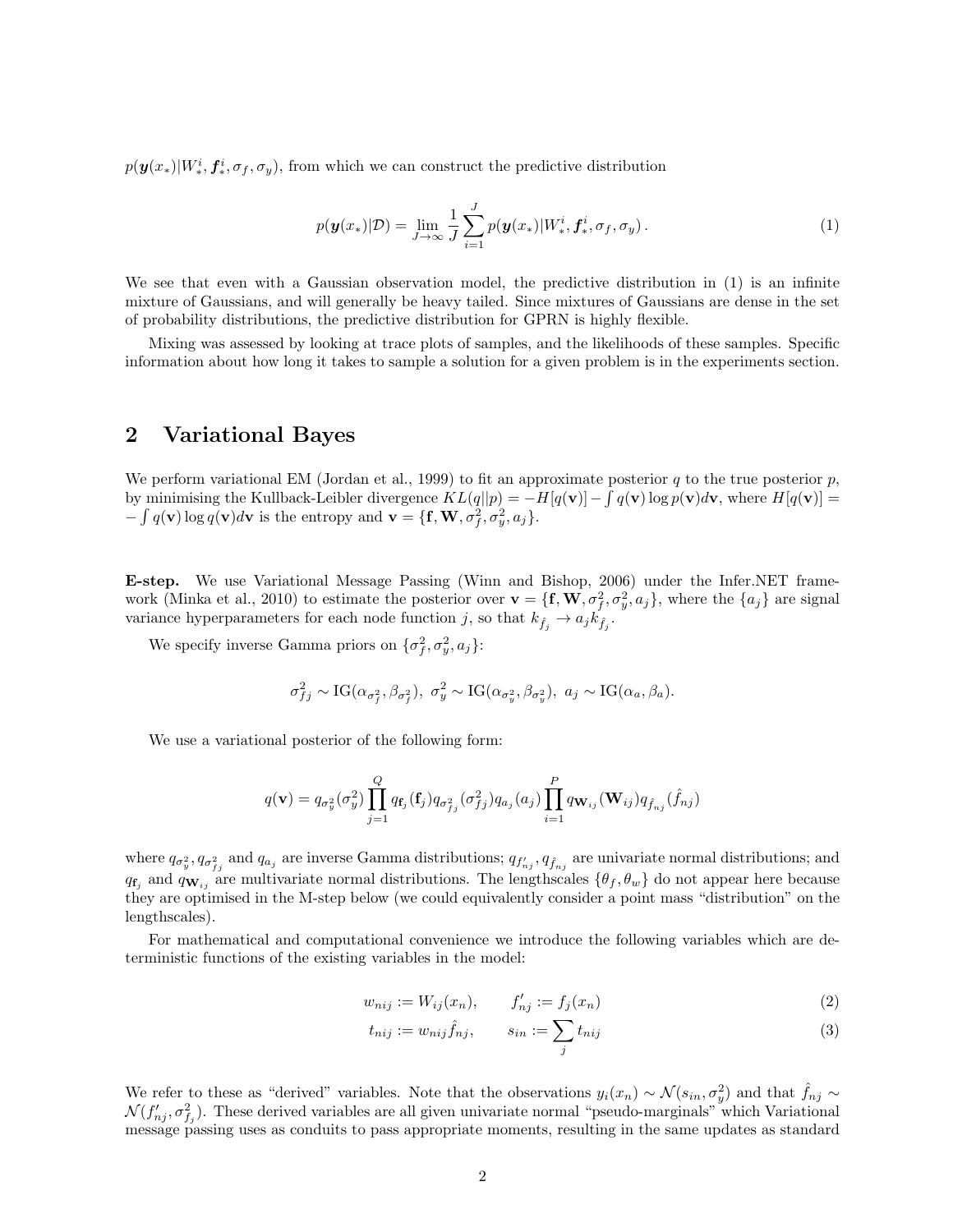VB (see Winn and Bishop (2006) for details). Using the derived variables the full model can be written as

$$
p(\mathbf{v}) \propto \text{IG}(\sigma_y^2; \alpha_{\sigma_y^2}, \beta_{\sigma_y^2}) \prod_{j=1}^Q \left( \mathcal{N}(\mathbf{f}_j; 0, a_j K_{f_j}) \right)
$$

$$
\text{IG}(\sigma_{fj}^2; \alpha_{\sigma_j^2}, \beta_{\sigma_j^2}) \text{IG}(a_j; \alpha_a, \beta_a) \prod_{i=1}^P \left[ \mathcal{N}(\mathbf{W}_{ij}; 0, K_w) \right]
$$

$$
\prod_{n=1}^N \delta(w_{nij} - W_{ij}(x_n)) \delta(f'_{nj} - \hat{f}_j(x_n)) \mathcal{N}(\hat{f}_{nj}; f'_{nj}, \sigma_{f_j}^2)
$$

$$
\delta(t_{nij} - w_{nij} \hat{f}_{nj}) \delta(s_{in} - \sum_j t_{nij}) \mathcal{N}(y_i(x_n); s_{in}, \sigma_y^2) \right]
$$

The updates for  $f, W, \sigma_f^2, \sigma_y^2$  are standard VB updates and are available in Infer.NET. The update for the ARD parameters  $a_j$  however required specific implementation. The factor itself is

$$
\log \mathcal{N}(\mathbf{f}_j; \mathbf{0}, a_j K_f) \stackrel{c}{=} -\frac{1}{2} \log |a_j K_j| - \frac{1}{2} \mathbf{f}_j^T (a_j K_f)^{-1} \mathbf{f}_j
$$
  
= 
$$
-\frac{N}{2} \log a_j - \frac{1}{2} \log |K_j| - \frac{1}{2} a_j^{-1} \mathbf{f}_j^T K_f^{-1} \mathbf{f}_j
$$
(4)

where  $\frac{c}{r}$  denotes equality up to an additive constant. Taking expectations with respect to f under q we obtain the VMP message to  $a_j$  as IG  $(a_j; \frac{N}{2}-1, \frac{1}{2}\langle f_j^T K_f^{-1} f_j \rangle)$ . Since the variational posterior on f is multivariate normal the expectation  $\langle \mathbf{f}_j^T K_j^{-1} \mathbf{f}_j \rangle$  is straightforward to calculate.

M-step. In the M-step we optimise the variational lower bound with respect to the log length scale parameters  $\{\theta_f, \theta_w\}$ , using gradient descent with line search. When optimising  $\theta_f$  we only need to consider the contribution to the lower bound of the factor  $\mathcal{N}(\mathbf{f}_j; 0, a_j K_{f_j})$  (see (4)), which is straightforward to evaluate and differentiate. From (4) we have:

$$
\langle \log \mathcal{N}(\mathbf{f}_j; 0, a_j K_{f_j}) \rangle_q
$$
  

$$
\stackrel{c}{=} -\frac{N}{2} \log a_j - \frac{1}{2} \log |K_{f_j}| - \frac{1}{2} \langle a_j^{-1} \rangle \langle \mathbf{f}_j^T K_{f_j}^{-1} \mathbf{f}_j \rangle
$$

We will need the gradient with respect to  $\theta_f$ :

$$
\frac{\partial \langle \log \mathcal{N}(\mathbf{f}_j; 0, a_j K_{f_j}) \rangle}{\partial \theta_f}
$$
\n
$$
= -\frac{1}{2} \text{tr}\left(K_{f_j}^{-1} \frac{\partial K_{f_j}}{\partial \theta_f}\right) - \frac{1}{2} \langle a_j^{-1} \rangle \langle \mathbf{f}_j^T K_{f_j}^{-1} \frac{\partial K_{f_j}}{\partial \theta_f} K_{f_j}^{-1} \mathbf{f}_j \rangle
$$

The expectations here are straightforward to compute analytically since  $f_i$  has multivariate normal variational posterior. Analogously for  $\theta_w$  we consider the contribution of  $\mathcal{N}(\mathbf{W}_{pq}; 0, K_W)$ .

**VB** predictive distribution. The predictive distribution for the output  $y^*(x)$  at a new input location x is calculated as

$$
p(\mathbf{y}^*(x)|\mathcal{D}) = \int p(\mathbf{y}^*(x)|W(x), f(x))p(W(x), f(x)|\mathcal{D})dWdf
$$
\n(5)

VB fits the approximation  $p(W(x), f(x)|D) = q(W)q(f)$ , so the approximate predictive is

$$
p(\mathbf{y}^*(x)|\mathcal{D}) = \int p(\mathbf{y}^*(x)|W(x), \hat{f}(x))q(W)q(\hat{f})dW d\hat{f}
$$
\n(6)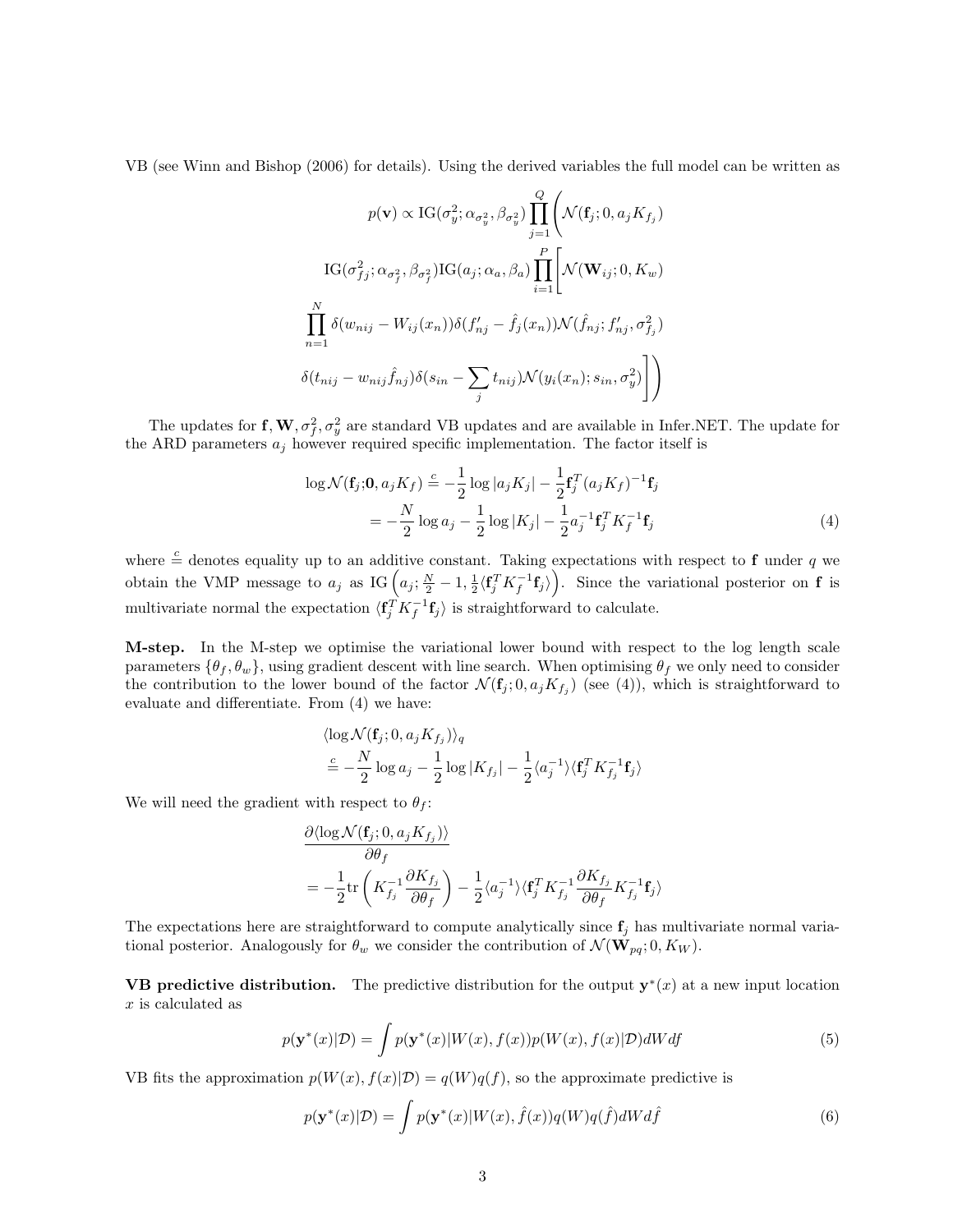We can calculate the mean and covariance of this distribution analytically:

$$
\bar{\mathbf{y}}^*(x)_i = \sum_k \mathbb{E}(W_{ik}^*) \mathbb{E}[\hat{f}_k^*]
$$
\n(7)

$$
cov(\mathbf{y}^*(x))_{ij} = \sum_k [\mathbb{E}(W_{ik}^*) \mathbb{E}(W_{jk}^*) var(\hat{f}_k^*) + \delta_{ij} var(W_{ik}^*) \mathbb{E}(\hat{f}_k^*)] + \delta_{ij} \mathbb{E}[\sigma_y^2]
$$
(8)

where  $\delta_{ij} = \mathbb{I}[i=j]$  is the Kronecker delta function,  $W_{ik}^* = W_{ik}(x)$  and  $\hat{f}_k^* = \hat{f}_k(x)$ . The moments of  $W_{ik}^*$  and  $\hat{f}_k^*$  under q are straightforward to obtain from  $q(W)$  and  $q(f)$  respectively using the standard GP prediction equations (see Rasmussen and Williams (2006)). It is also of interest to calculate the *noise* covariance. Recall our model can be written as

$$
\mathbf{y}(x) = \underbrace{W(x)\mathbf{f}(x)}_{\text{signal}} + \underbrace{\sigma_f W(x)\boldsymbol{\epsilon} + \sigma_y \mathbf{z}}_{\text{noise}}
$$
\n(9)

Let  $n(x) = \sigma_f W(x) \epsilon + \sigma_y z$  be the noise component. The covariance of  $n(x)$  under q is then

$$
cov(\boldsymbol{n}(x))_{ij} = \sum_{k} [\mathbb{E}[\sigma_{f_k}^2] \mathbb{E}(W_{ik}^*) \mathbb{E}(W_{jk}^*) + \delta_{ij} var(W_{jk}^*)] + \delta_{ij} \mathbb{E}[\sigma_{y}^2]
$$
(10)

### 3 Computational Considerations

The computational complexity of a Markov chain Monte Carlo GPRN approach is mainly limited by taking the Cholesky decomposition of the block diagonal  $C_B$ , an  $Nq(p + 1) \times Nq(p + 1)$  matrix in the prior on GP function values. But pq of these blocks are the same  $N \times N$  covariance matrix  $K_w$  for the weight functions, and q of these blocks are the covariance matrices  $K_{\hat{f}_i}$  associated with the node functions, and chol(blkdiag( $A, B, \ldots$ )) = blkdiag(chol( $A$ ), chol( $B$ ), ...). Therefore assuming the node functions share the same covariance function (which they do in our experiments), the complexity of this operation is only  $\mathcal{O}(N^3)$ , the same as for regular Gaussian process regression. At worst it is  $\mathcal{O}(qN^3)$ , assuming different covariance functions for each node.

Sampling also requires likelihood evaluations. Since there are input dependent noise correlations between the elements of the p dimensional observations  $y(x_i)$ , multivariate volatility models would normally require inverting<sup>1</sup> a  $p \times p$  covariance matrix N times, like MGARCH (Bollerslev et al., 1988) or multivariate stochastic volatility models (Harvey et al., 1994). This would lead to a complexity of  $\mathcal{O}(Nqp + Np^3)$  per likelihood evaluation. However, by working directly with the noisy  $\hat{f}$  instead of the noise free  $f$ , evaluating the likelihood requires no costly or numerically unstable inversions, and thus has a complexity of only  $\mathcal{O}(Nqp)$ .

The computational complexity of variational Bayes is dominated by the  $\mathcal{O}(N^3)$  inversions required to calculate the covariance of the node and weight functions in the E-step. Naively q and qp such inversions are required per iteration for the node and weight functions respectively, giving a total complexity of  $\mathcal{O}(qpN^3)$ . However, under VB the covariances of the weight functions for the same p are all equal, reducing the complexity to  $\mathcal{O}(qN^3)$ . If p is large the  $\mathcal{O}(pqN^2)$  cost of calculating the weight function means may become significant. Although the per iteration cost of VB is actually higher than for MCMC, far fewer iterations are typically required to reach convergence.

We see that when fixing q and  $p$ , the computational complexity of GPRN scales cubically with the number of data points, like standard Gaussian process regression. On modern computers, this limits GPRN to datasets with fewer than about  $N = 30000$  points. However, one could adopt a sparse representation of GPRN, for example following the DTC, (Csató and Opper, 2001; Seeger et al., 2003; Quiñonero-Candela and Rasmussen, 2005; Rasmussen and Williams, 2006), PITC (Quiñonero-Candela and Rasmussen, 2005), or FITC (Snelson and Ghahramani, 2006) approximations, which would lead to  $\mathcal{O}(M^2N)$  scaling where

<sup>&</sup>lt;sup>1</sup>In this context, "inverting" means decomposing (e.g. a Cholesky decomposition of) the matrix  $\Sigma(x)$  in question, for instance to take the the determinant of  $\Sigma^{-1}(x)$ , or the matrix vector product  $y^{\top}(x)\Sigma^{-1}(x)y(x)$ .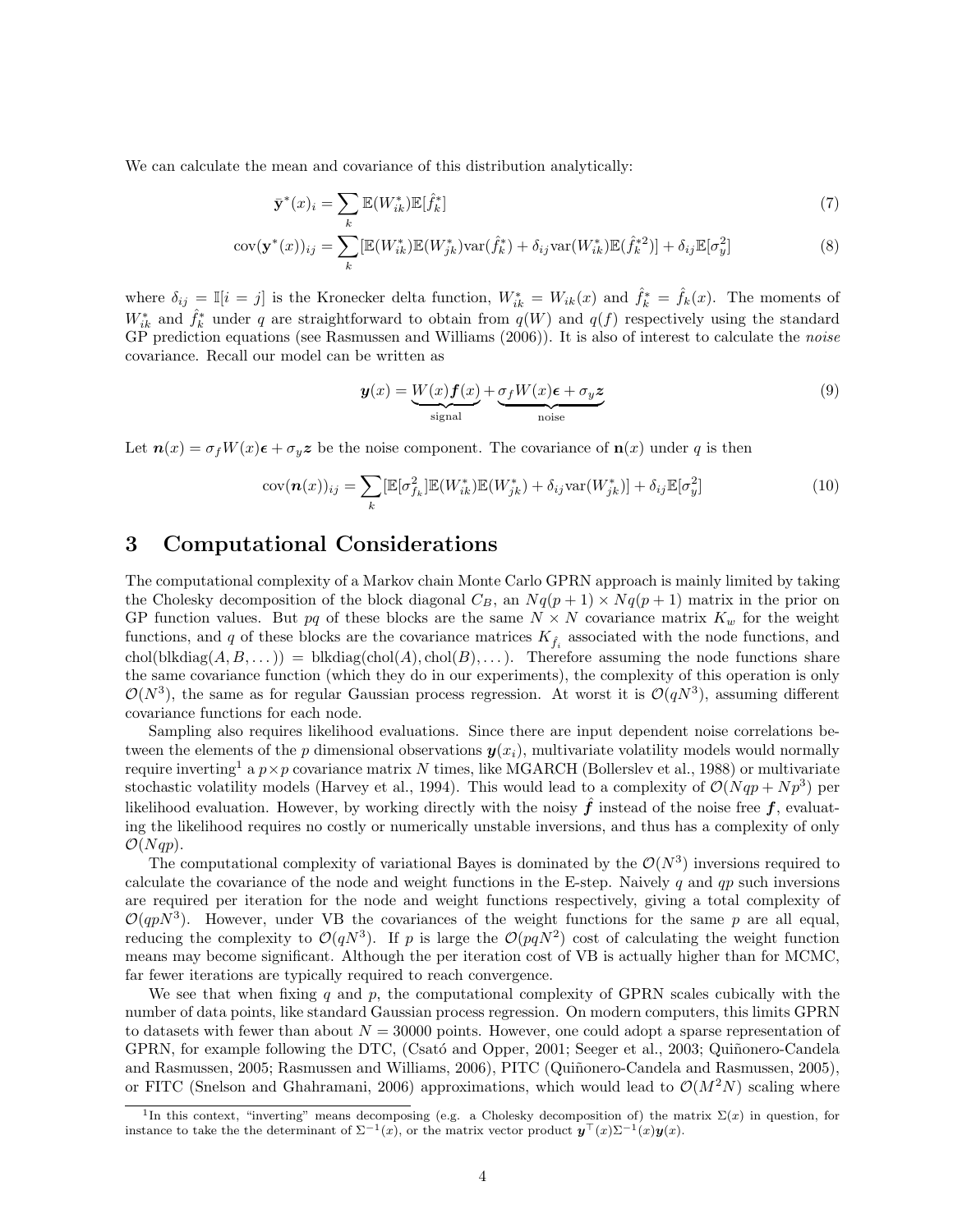$M \ll N$ . If the input space X is on a full (but not necessarily equispaced) grid, in that it can be expressed as a cartesian product of the input locations for each dimension, then the complexity in N reduces to  $\mathcal{O}(N \log N)$ .

Fixing q and N, the per iteration (for MCMC or VB) computational complexity of GPRN scales linearly with p. Overall, the computational demands of GPRN compare favourably to most multi-task GP models, which commonly have a complexity of  $\mathcal{O}(p^3N^3)$  (e.g. SLFM, LMC, and CMOGP in the experiments) and do not account for either input dependent signal or noise correlations. Moreover, multivariate volatility models, which account for input dependent noise correlations, are commonly intractable for  $p > 5$  (Engle, 2002; Gouriéroux et al., 2009). The 1000 dimensional gene expression experiment is tractable for GPRN, but intractable for the alternative multi-task models used on the 50 dimensional gene expression set, and the multivariate volatility models.

Using either MCMC or VB with GPRN, the memory requirement is  $\mathcal{O}(N^2)$  if all covariance kernels share the same hyperparameters, is  $\mathcal{O}(qN^2)$  is the node functions have different kernel hyperparameters, and  $\mathcal{O}(pq^2N^2)$  if all GPs have different kernel hyperparameters. This memory requirement comes from storing the information in the block diagonal  $C_B$  in the prior  $p(\mathbf{u}|\sigma_f, \theta_f, \theta_w)$ .

#### 4 Covariance structure

In this section we derive the covariance structure induced by the GPRN of Section 2 in the main text, explicitly in terms of the kernel functions  $k_w$  and  $k_f$  for the weight and node functions. We assume that the weight functions share a kernel  $k_w$  and the node functions share a kernel  $k_f$ .

In the GPRN specification of Section 2 in the main text, a priori, at a particular location  $x$ ,

$$
\mathbb{E}[\mathbf{y}(x)] = 0,\tag{11}
$$

$$
cov(\boldsymbol{y}(x)) = (1 + \sigma_f^2 + \sigma_y^2)I, \qquad (12)
$$

because  $W(x)$  and  $f(x)$  are comprised of independent mean zero Gaussian processes. One can always preprocess data so that (11) and (12) accord with prior beliefs. The modelling power of standard Gaussian process regression comes primarily through the covariance kernel and its hyperparameters, which allow for a flexible covariance structure between data points at different locations. Likewise, the modelling power of GPRN comes from the induced process over  $\Sigma(x_*) = \text{cov}[\bm{y}(x_*)|x_*]$  and how its covariance structure directly relates to the Gaussian process covariance kernels  $k_w$  and  $k_f$  used in the weight and node functions. Given the weight and node functions, the covariance matrix  $\Sigma(x_*) = \text{cov}[\mathbf{y}(x_*)|x_*]$  is

$$
\Sigma(x_*) = \underbrace{W(x_*) f(x_*) f(x_*)^\top W(x_*)^\top}_{\text{signal}} + \underbrace{\sigma_f^2 W(x_*) W(x_*)^\top + \sigma_y^2 I}_{\text{noise}}.
$$
\n(13)

Theorem 4.1 gives the covariance structure for the induced process in (13). The covariances induced by the signal and noise models are separately labelled.

**Theorem 4.1.** Abbreviating the kernels  $k_f(x, x')$  and  $k_w(x, x')$  as  $k_f$  and  $k_w$ , for  $i \neq j \neq l \neq s$ , and  $locations x and x',$ 

$$
cov[\Sigma_{ii}(x), \Sigma_{ii}(x')] = \underbrace{2q^2k_w^2k_f^2 + 2q(k_w^2 + k_v^2)}_{signal} + \underbrace{2q\sigma_f^4k_w^2 + \sigma_y^4}_{noise}.
$$
 (14)

$$
cov[\Sigma_{ij}(x), \Sigma_{ji}(x')] = cov(\Sigma_{ij}(x), \Sigma_{ij}(x')) = \underbrace{0.5(3q+q^2)k_w^2k_f^2 + qk_w^2}_{signal} + \underbrace{\sigma_f^4k_w^2 + \sigma_y^4}_{noise}.
$$
 (15)

$$
cov[\Sigma_{ij}(x), \Sigma_{ls}(x')] = 0.
$$
 (16)

**Proof 4.1.**  $W_{ij}(x) \sim \mathcal{GP}(0, k_w)$  and  $f_i(x) \sim \mathcal{GP}(0, k_f)$ . We first consider the contribution from the signal,  $A(x) = W(x)\hat{f(x)}\hat{f(x)}^{\top}W(x)^{\top}$ . The entry  $A_{11}(x) = \sum_{i=1}^{q} W_{1i}(x)\hat{f_i}(x) \sum_{j=1}^{q} W_{1j}(x)\hat{f_j}(x)$ . We will focus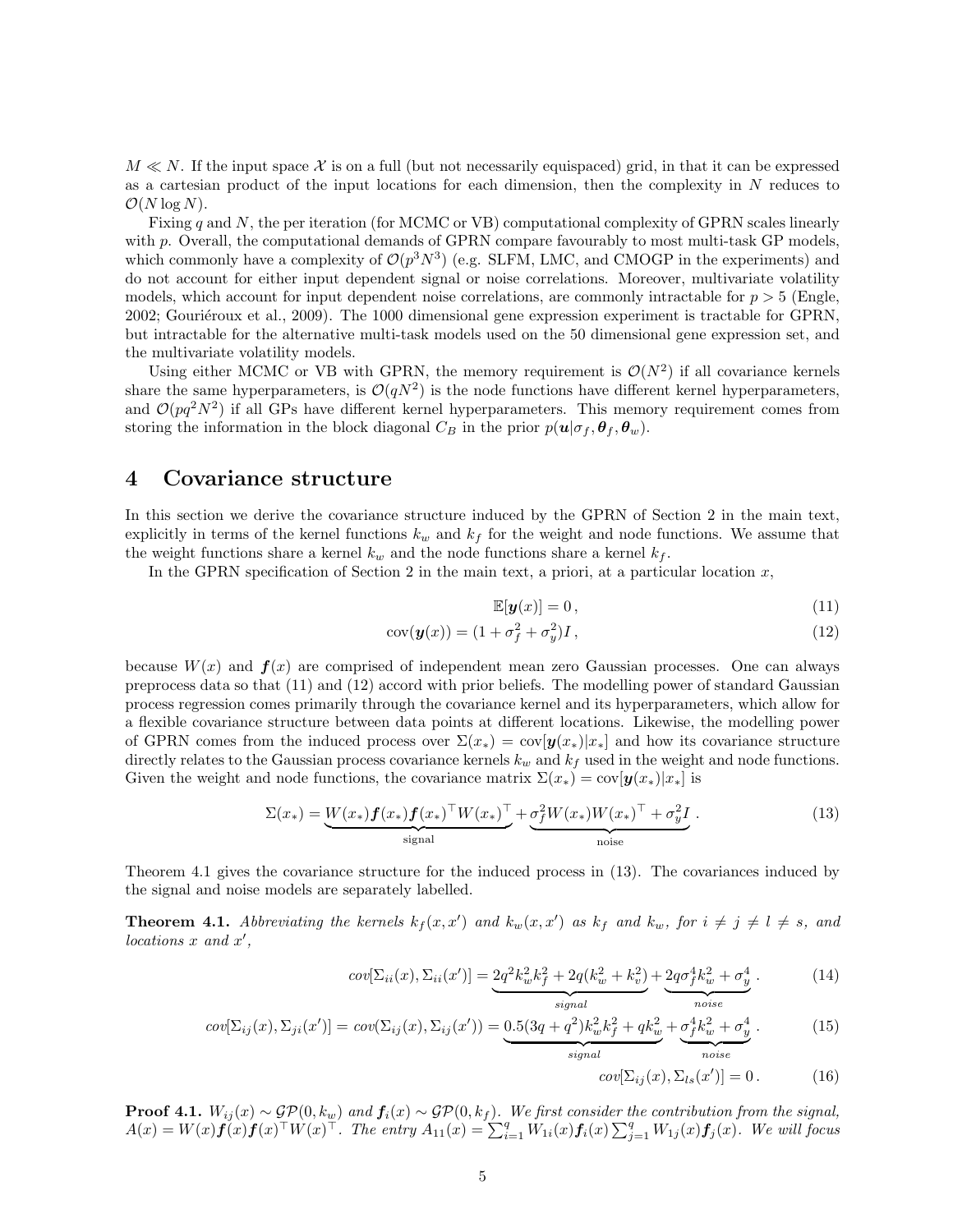on this entry, since all the diagonal entries are i.i.d., and  $cov(A_{11}(x), A_{11}(x')) = cov(A_{ii}(x), A_{ii}(x'))$ . Abbreviating  $W_{11}(x')$ ,  $W_{12}(x')$ ,  $f_1(x')$ ,  $f_2(x')$  respectively as  $W'_{11}$ ,  $W'_{12}$ ,  $f'_1$ ,  $f'_2$ , and  $W_{11}(x)$ ,  $W_{12}(x)$ ,  $f_1(x)$ ,  $f_2(x)$ as  $W_{11}, W_{12}, f_1, f_2$ , and given that the node and weight functions are independent,

$$
cov(A_{11}(x), A_{11}(x')) = qcov(W_{11}^2 f_1^2, W_{11}^{\prime 2} f_1^{\prime 2}) + 2q(q-1)cov(W_{11} f_1 W_{12} f_2, W_{11}^\prime f_1^\prime W_{12}^\prime f_2^\prime). \tag{17}
$$

 $cov(W_{11}W_{12}f_1f_2, W'_{11}W'_{12}f'_1f'_2) = \mathbb{E}[W_{11}W_{12}f_1f_2W'_{11}W'_{12}f'_1f'_2] - \mathbb{E}[W_{11}W_{12}f_1f_2]\mathbb{E}[W'_{11}W'_{12}f'_1f'_2],$  (18) =  $\mathbb{E}[W_{11}W_{12}f_1f_2W'_{11}W'_{12}f'_1f'_2]$ . (19)

Since  $W_{11}$  and  $W'_{11}$  are jointly Gaussian and marginally  $\mathcal{N}(0,1)$  random variables, we can write

$$
W'_{11} = k_w W_{11} + \sqrt{1 - k_w^2} \gamma_1 , \qquad (20)
$$

where  $\gamma_1$  is  $\mathcal{N}(0,1)$  and independent from  $W_{11}$  and  $W'_{11}$ . Substitutions similar to (20) can be made for  $W'_{12}, f'_{1}, f'_{2}, so that$ 

$$
\mathbb{E}[W_{11}W_{12}\mathbf{f}_1\mathbf{f}_2W'_{11}W'_{12}\mathbf{f}_1'\mathbf{f}_2'] = k_w^2 k_f^2.
$$
 (21)

Likewise,

$$
cov(W_{11}(x)^2 f_1(x)^2, W_{11}(x')^2 f_1(x')^2) = 2(k_w^2 k_f^2 + k_w^2 + k_v^2),
$$
\n(22)

using  $\mathbb{E}[a^4] = 3$  if  $a \sim \mathcal{N}(0, 1)$ . Therefore

$$
cov(A_{ii}(x), A_{ii}(x')) = 2q(k_w^2 k_f^2 + k_w^2 + k_f^2) + 2q(q-1)k_w^2 k_f^2 = 2q^2 k_w^2 k_f^2 + 2q(k_w^2 + k_f^2).
$$
 (23)

Equations (14)-(16) follow similarly.

**Corollary 4.1.** Since  $\mathbb{E}[\Sigma(x)] = I = constant$ , and the covariances are proportional to the kernel functions(s), the induced process on  $\Sigma(x)$  is weakly stationary if the kernel function(s) are stationary – that is, if  $k(x, x') = k(x + a, x' + a)$  for all feasible constants a and all kernels k. This holds, for example, if  $k(x, x')$  is a function of  $||x - x'||$ .

Corollary 4.2. If  $k(x, x') \rightarrow 0$  as  $||x - x'|| \rightarrow \infty$  then

$$
\lim_{||x-x'|| \to \infty} cov[\Sigma_{ij}(x), \Sigma_{ls}(x')] = 0, \quad \forall \ i, j, l, s. \tag{24}
$$

Theorem 5.1 and its corollaries clarify the importance of the kernels  $k_w$  and  $k_f$  and their hyperparameters (particularly length-scales): through  $k_w$  and  $k_f$  we can explicitly specify the desired prior covariance structure of the GPRN model.

# 5 Multimodality in the GPRN posterior

It is possible to reduce the number of modes in the posterior by constraining the weights  $W$  or nodes  $f$ to be positive. For MCMC it is straightforward to do this by exponentiating the weights, as in Adams and Stegle (2008) and Adams et al. (2010). For VB it is more straightforward to explicitly constrain the weights to be positive using a truncated Gaussian representation. We found that these extensions did not significantly improve empirical performance, although exponentiating the weights sometimes improved numerical stability for MCMC on the multivariate volatility experiments. For Adams and Stegle (2008) exponentiating the weights will have been more valuable because they use Expectation Propagation, which in their case would centre probability mass between symmetric modes. MCMC and VB approaches are more robust to this problem. MCMC can explore these symmetric modes, and VB will concentrate on one of these modes without losing the expressivity of the GPRN prior.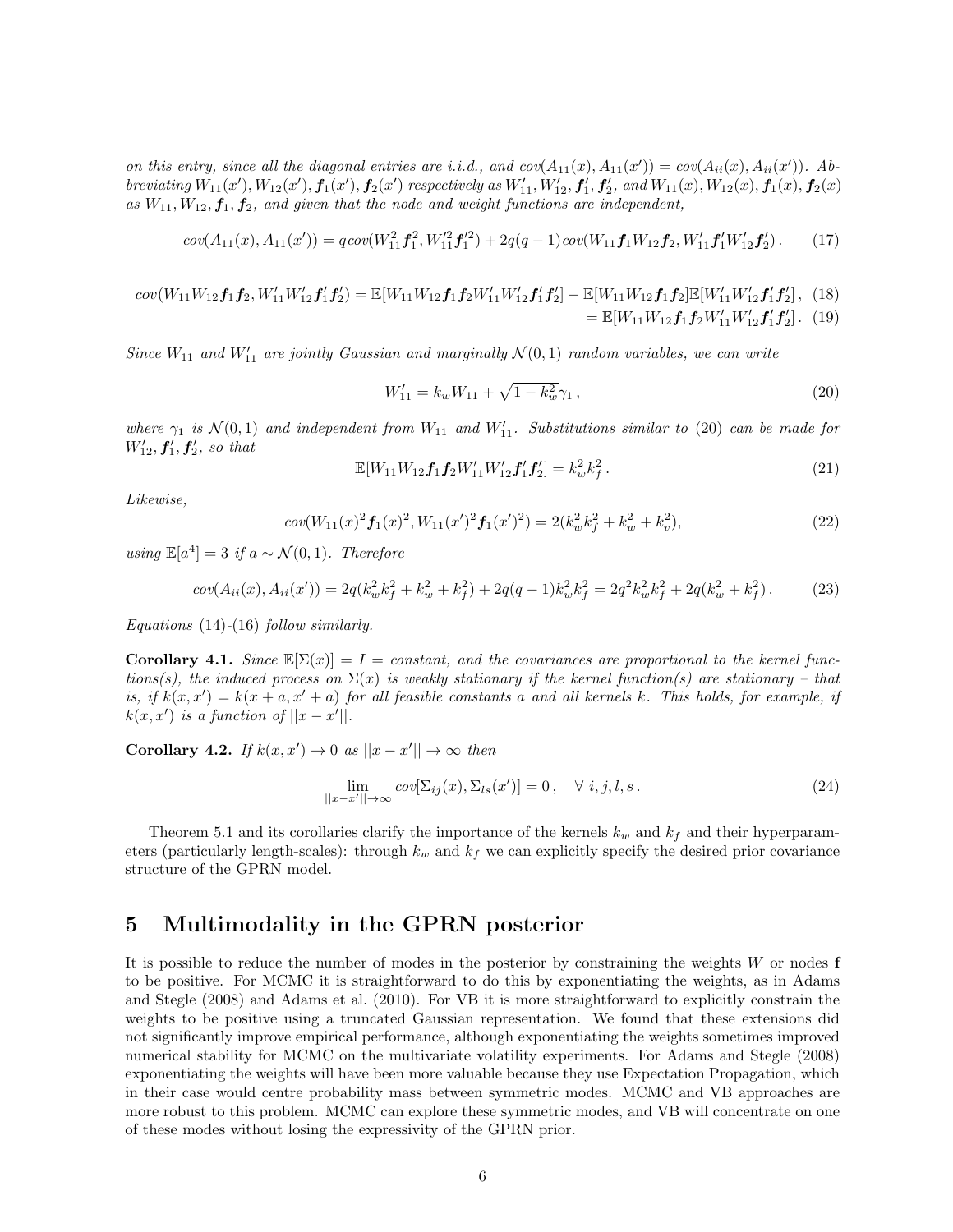# 6 SVLMC

In the main text, we compared to 8 multiple output GP methods: CMOGP, SLFM, ICM, co-kriging, LMC, CMOFITC, CMODTC, CMOPITC. We also tested SVLMC, but found that it was not tractable on the gene expression or jura datasets, and since it does not account for input dependent noise correlations, it is not applicable to the multivariate volatility datasets. In this section, we briefly present some of the results that we did find. The SVLMC does not incorporate hyperparameters, and we found performance on these datasets to be sensitive to covariance kernel hyperparameters, particularly length-scales. So we introduced covariance kernel hyperparameters (like length-scales) into the SVLMC. We found the covariogram (based on the ACFs), which is typically used in geostatistics, too crude to set these hyperparameters, so we used the GPRN to learn hyperparameters. We ran an instance of SVLMC on the  $p = 50$  gene expression dataset. After having taken  $5 \times 10^7$  samples (taking 20 hours on a 2.3 GHz i5 Intel Duo Core processor), the SMSE was 4.94, compared to an SMSE of 0.32 and 0.34 with GPRN (ESS) and GPRN (VB) respectively. For GPRN (ESS) we took 6000 samples, which took 40 seconds. GPRN (VB) took 12 seconds to converge.

## 7 Gaussian processes

We briefly review Gaussian process regression, some notation, and expand on some of the points in the introduction. For more detail see Rasmussen and Williams (2006).

A Gaussian process is a collection of random variables, any finite number of which have a joint Gaussian distribution. Using a Gaussian process, we can define a distribution over functions  $w(x)$ :

$$
w(x) \sim \mathcal{GP}(m(x), k(x, x')), \qquad (25)
$$

where  $w$  is the output variable,  $x$  is an arbitrary (potentially vector valued) input variable, and the mean  $m(x)$  and covariance function (or kernel)  $k(x, x')$  are respectively defined as

$$
m(x) = \mathbb{E}[w(x)],\tag{26}
$$

$$
k(x, x') = \text{cov}[w(x), w(x')] \,. \tag{27}
$$

This means that any collection of function values has a joint Gaussian distribution:

$$
(w(x_1), w(x_2), \dots, w(x_N))^{\top} \sim \mathcal{N}(\boldsymbol{\mu}, K), \qquad (28)
$$

where the  $N \times N$  covariance matrix K has entries  $K_{ij} = k(x_i, x_j)$ , and the mean  $\mu$  has entries  $\mu_i = m(x_i)$ . The properties of these functions (smoothness, periodicity, etc.) are determined by the kernel function. The squared exponential kernel is popular:

$$
k_{\rm SE}(x, x') = A \exp(-0.5||x - x'||^2/l^2). \tag{29}
$$

Functions drawn from a Gaussian process with this kernel function are smooth, and can display long range trends. The length-scale *hyperparameter l* is easy to interpret: it determines how much the function values  $w(x)$  and  $w(x + a)$  depend on one another, for some constant  $a \in \mathcal{X}$ . When the length-scale is learned from data, it is useful for determining how far into the past one should look in order to make good forecasts.  $A \in \mathbb{R}$  is the *amplitude* coefficient, which determines the marginal variance of  $w(x)$  in the prior.  $Var[w(x)] = A$ , and the magnitude of covariances between  $w(x)$  at different inputs x.

The Ornstein-Uhlenbeck kernel is also widely applied:

$$
k_{\text{OU}}(x, x') = \exp(-||x - x'||/l). \tag{30}
$$

In one dimension it is the covariance function of an Ornstein-Uhlenbeck process (Uhlenback and Ornstein, 1930), which was introduced to model the velocity of a particle undergoing Brownian motion. With this kernel, the corresponding GP is a continuous time AR(1) process with Markovian dynamics:  $w(x + a)$  is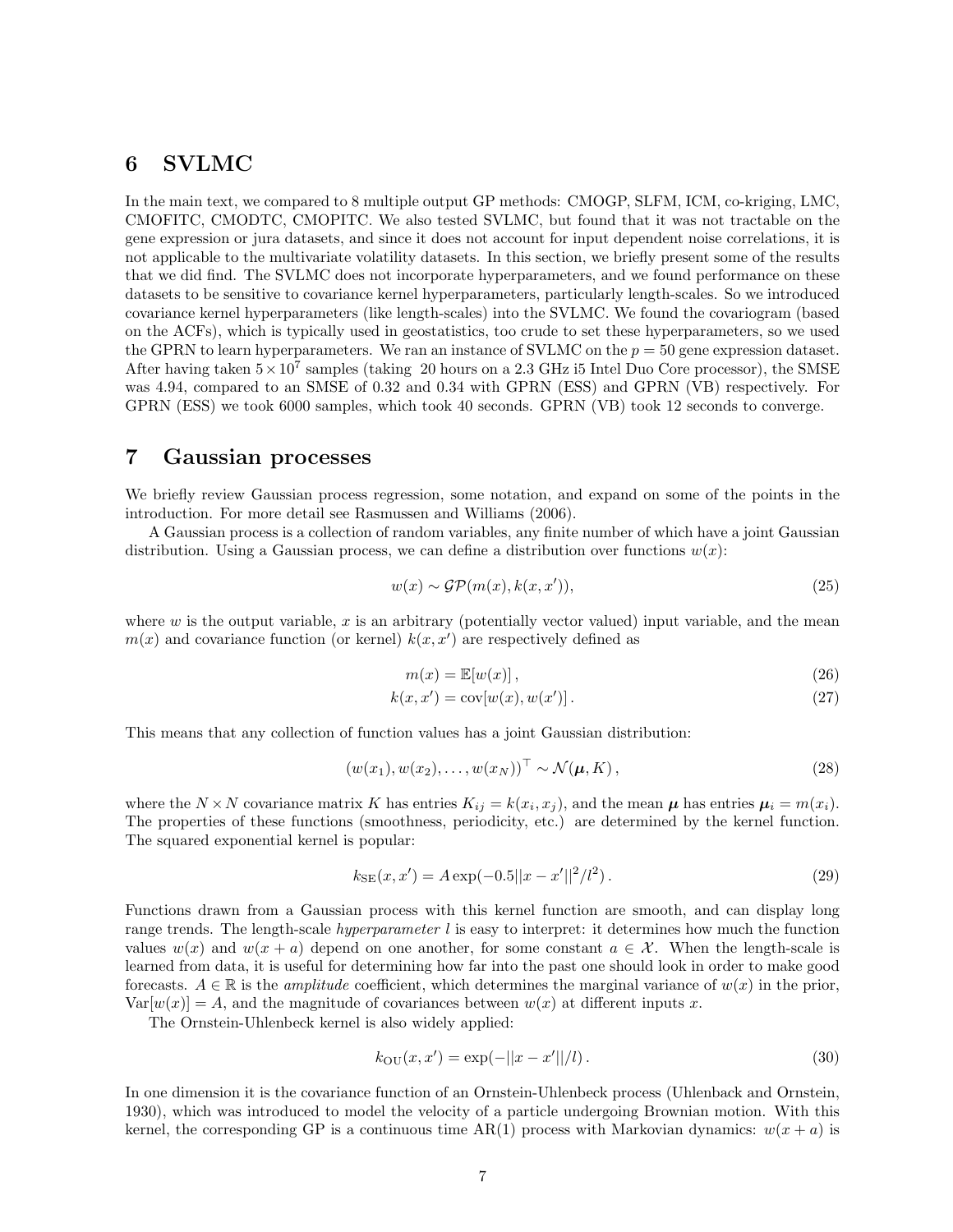independent of  $w(x - a)$  given  $w(x)$  for any constant a. Indeed the OU kernel belongs to a more general class of Matérn kernels,

$$
k_{\text{Matérn}}(x, x') = \frac{2^{1-\alpha}}{\Gamma(\alpha)} \left(\frac{\sqrt{2\alpha}||x - x'||}{l}\right)^{\alpha} K_{\alpha} \left(\frac{\sqrt{2\alpha}||x - x'||}{l}\right),\tag{31}
$$

where  $K_{\alpha}$  is a modified Bessel function (Abramowitz and Stegun, 1964). In one dimension the corresponding GP is a continuous time AR(p) process, where  $p = \alpha + 1/2$ . The OU kernel is recovered by setting  $\alpha = 1/2$ .

There are many other useful kernels, like the periodic kernel (with a period that can be learned from data), or the Gibbs kernel (Gibbs, 1997) which allows for input dependent length-scales. Kernels can be combined together, e.g.  $k = a_1k_1 + a_2k_2 + a_3k_3$ , and the relative importance of each kernel can be determined from data (e.g. from estimating  $a_1, a_2, a_3$ ). Rasmussen and Williams (2006) and Bishop (2006) have a discussion about how to create and combine kernels.

Suppose we are doing a regression using points  $\{y(x_1), \ldots, y(x_N)\}\$ from a noisy function  $y = w(x) + \epsilon$ , where  $\epsilon$  is additive i.i.d Gaussian noise, such that  $\epsilon \sim \mathcal{N}(0, \sigma_n^2)$ . Letting  $\mathbf{y} = (y(x_1), \ldots, y(x_N))^{\top}$ , and  $\mathbf{w} = (w(x_1), \ldots, w(x_N)^{\top})$ , we have  $p(\mathbf{y}|\mathbf{w}) = \mathcal{N}(\mathbf{w}, \sigma_n^2 I)$  and  $p(\mathbf{w}) = \mathcal{N}(\mathbf{\mu}, K)$  as above. For notational simplicity, we assume  $\mu = 0$ . For a test point  $w(x_*)$ , the joint distribution  $p(w(x_*) , y)$  is Gaussian:

$$
\begin{bmatrix} w(x_*) \\ w \end{bmatrix} \sim \mathcal{N}(\mathbf{0}, \begin{bmatrix} k(x_*, x_*) & \mathbf{k}_*^{\top} \\ \mathbf{k}_* & K + \sigma_n^2 I \end{bmatrix}), \tag{32}
$$

where K is defined as above, and  $(k_*)_i = k(x_*, x_i)$  with  $i = 1, ..., N$ . We can therefore condition on y to find  $p(w(x_*)|\mathbf{y}) = \mathcal{N}(\mu_*, v_*)$  where

$$
\mu_* = \mathbf{k}_*^{\top} (K + \sigma_n^2 I)^{-1} \mathbf{y},\tag{33}
$$

$$
v_* = k(x_*, x_*) - \mathbf{k}_*^{\top} (K + \sigma_n^2 I)^{-1} \mathbf{k}_* \,. \tag{34}
$$

We can find this more laboriously by noting that  $p(w|y)$  and  $p(w(x_*)|w)$  are Gaussian and integrating, since  $p(w(x_*)|\mathbf{y}) = \int p(w(x_*)|\mathbf{w})p(\mathbf{w}|\mathbf{y})d\mathbf{w}$ .

We see that (34) doesn't depend on the data y, just on how far away the test point  $x_*$  is from the training inputs  $\{x_1, \ldots, x_N\}$ .

In regards to the introduction, we also see that for this standard Gaussian process regression, the observation model  $p(y|w)$  is Gaussian, the predictive distribution in (33) and (34) is Gaussian, the marginals in the prior (from marginalising equation (28)) are Gaussian, the noise is constant, and in the popular covariance functions given, the amplitude and length-scale are constant. A brief discussion of multiple outputs, noise models with dependencies, and non-Gaussian observation models can be found in sections 9.1, 9.2 and 9.3 on pages 190-191 of Rasmussen and Williams (2006), available free online at the book website www.gaussianprocess.org/gpml. An example of an input dependent length-scale is in section 4.2 on page 43.

#### References

- Abramowitz, M. and Stegun, I. (1964). Handbook of mathematical functions with formulas, graphs, and mathematical tables. Dover publications.
- Adams, R. and Stegle, O. (2008). Gaussian process product models for nonparametric nonstationarity. In ICML.
- Adams, R. P., Dahl, G. E., and Murray, I. (2010). Incorporating side information into probabilistic matrix factorization using Gaussian processes. In Grünwald, P. and Spirtes, P., editors, *Proceedings of the 26th* Conference on Uncertainty in Artificial Intelligence, pages 1–9.

<sup>2</sup>Discrete time autoregressive processes such as  $w(t+1) = w(t) + \epsilon(t)$ , where  $\epsilon(t) \sim \mathcal{N}(0, 1)$ , are widely used in time series modelling and are a particularly simple special case of Gaussian processes.